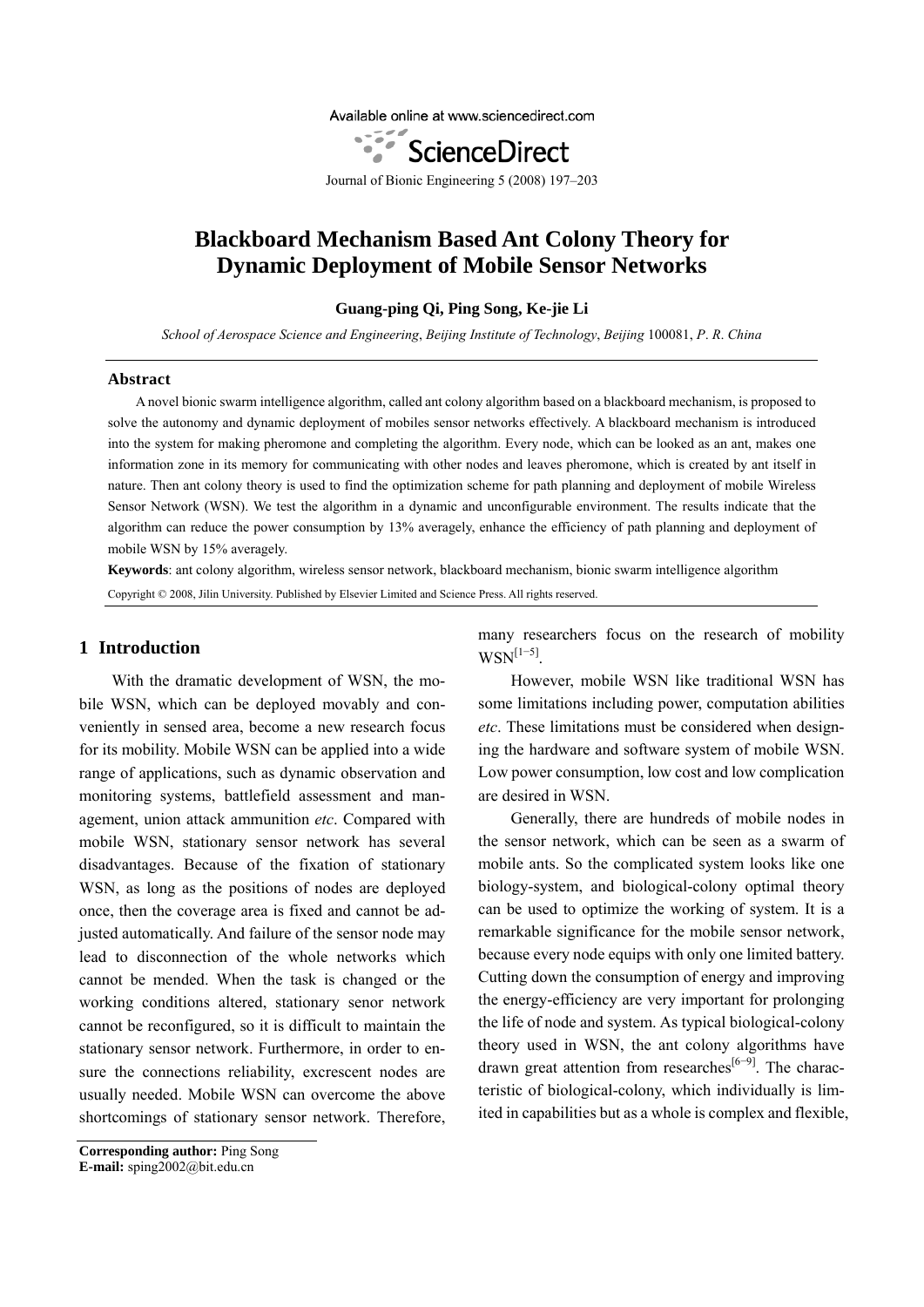is scalable and robust. The collective behaviour of biological species provides a natural model for distributive problem solving without any extra central control or coordination. The ant colony algorithms have been widely used to solve the routing problem in mobile WSN and planning path in swarm robots<sup>[10,11]</sup>. However the research using ant colony algorithms to solve the deployment of mobile WSNs is rare.

The planning path and dynamic deployment of mobile WSN is a complex and principal technology for functioning of the system. In order to adjust the position of nodes or change the observation and monitoring sites, all the nodes should have mobile ability. Several approaches have been proposed to solve the problem, but the results are not very suitable. For example, random deployment is used to place the nodes in the network, but it is not the optimal measure because it is not very economical. DT-Score is aimed to maximize the coverage of a sensing area, but only a triangle scheme is adopted and two phases, which may be too complex for battery-supplied WSNs, are needed $[12]$ . OFRD can improve the efficiency of deployment only for regular obstacle sensing area<sup>[13]</sup>. When applied in practice, this method maybe unsuitable in an unknown environment. In this paper, a novel biology swarm intelligence algorithm, called ant colony algorithm based on a blackboard mechanism, is proposed to solve the autonomous and dynamic deployment of mobiles sensor networks effectively. In this method, the ant colony algorithm is simplified and modified specially for the mobile WSNs. It is the first time using ant colony theory integrated with blackboard mechanism to deploy nodes in an unknown environment.

### **2 Ant colony optimization algorithms**

Ant colony optimization algorithms proposed by Dorigo  $M^{[14]}$  is a novel heuristic evolutionary optimization algorithm.

As shown in Fig. 1, A is defined as nest, D is defined as food, line BC is defined as obstacle; the  $D_{ABD}$ and  $D_{ACD}$  denote the distances between A and D along different routes  $R_{ABD}$  and  $R_{ACD}$  respectively. We assume  $D_{ABD}$ > $D_{ACD}$ . IF an ant is at a choice point when there is no pheromone, it will make a random choice to select either  $R_{ABD}$  or  $R_{ACD}$  with a probability of 0.5 (Fig. 1a).



**Fig. 1** Simulation of ant finding food behaviour in nature world.

At the same time, the ant will leave pheromone according to the distance of its journey. The longer the journey, the less the pheromone left by the ant. How to dispose pheromone is a positive feedback mechanism to recruit more ants so that more pheromones are disposed on the shorter path. However, the evaporation of pheromone is a negative feedback to reduce the pheromone strength. When other ants meet the choice point again, they will choose the route with much more pheromone, that is to say, they will choose the upper probability way. On the other hand, the pheromone on the other way will evaporate gradually with time. Fig. 1b and Fig. 1c denote that, after a short time, because of DABD>D<sub>ACD</sub>, more and more ants choose  $R_{\text{ACD}}$  with more pheromone than  $R_{ABD}$ . With the time consumption, ants will choose RACD with higher and higher probability. Finally, as shown in Fig. 1d the whole ant colony will find the optimal way  $R_{\text{ACD}}$  to get the food. The ant colony theory model can be narrated as follows.

The probability  $p_{ij}^k(t)$  representing the probability ant *k* move from point *i* to point *j*, can be calculated as follows

$$
p_{ij}^{k}(t) = \begin{cases} \frac{[\tau_{ij}(t)]^{\alpha}[\eta_{ik}(t)]^{\beta}}{\sum_{s \subset \text{allowed}_{k}}[\tau_{is}(t)]^{\alpha} \cdot [\eta_{is}(t)]^{\beta}}, \text{ if } j \in \text{allowed}_{k} \\ 0, \text{ else} \end{cases} (1)
$$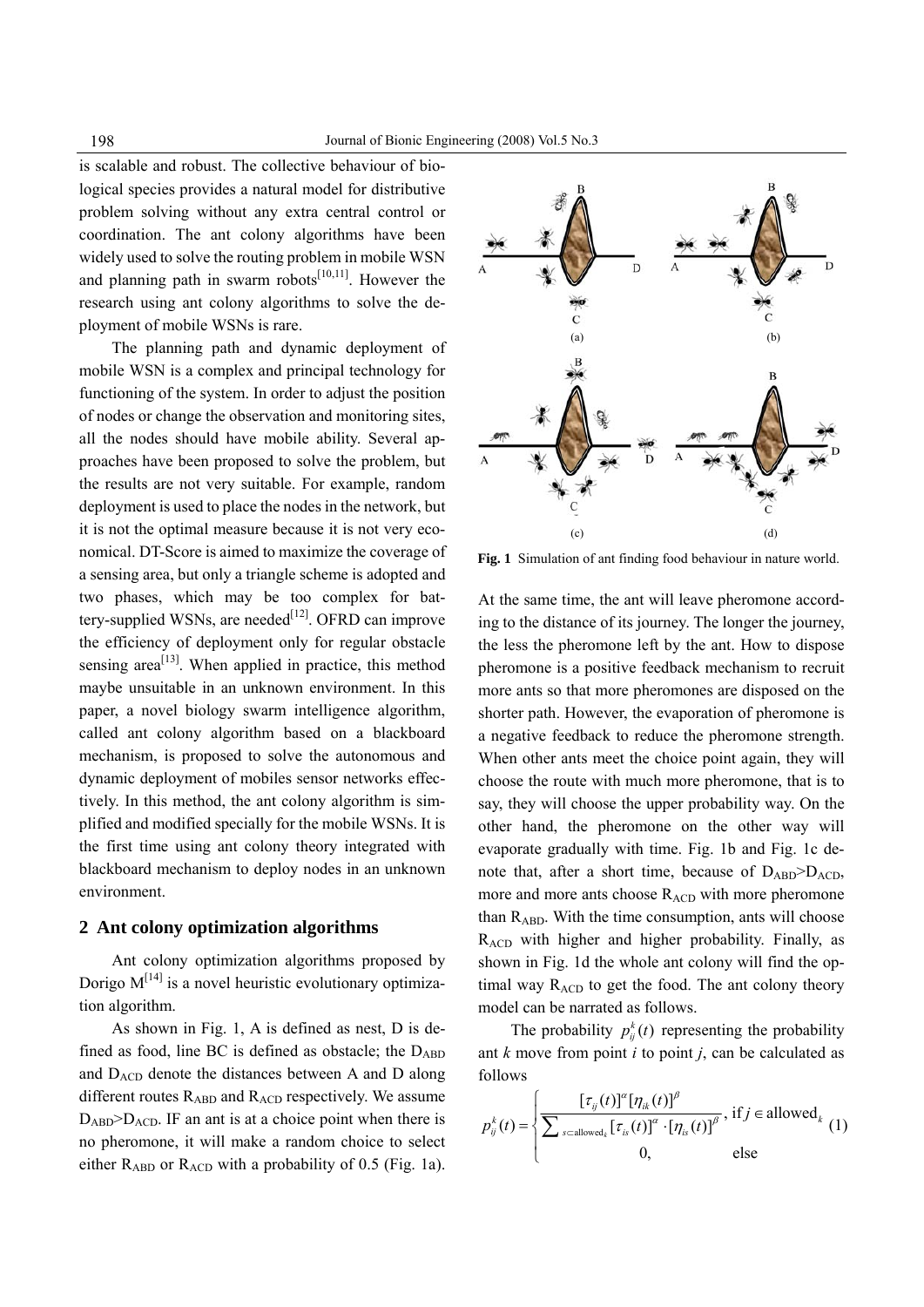where  $\tau_{ij}(t)$  is the intensity of pheromone leaving by passing ants at time *t*;  $\eta_{ik}(t)$  is the expectation which ants move from point *i* to point *i*; allowed<sub>*k*</sub> is point set which ant  $k$  can choose next step;  $\alpha$  is the information heuristic factor and  $\beta$  is the desired heuristic factor.

$$
\eta_{ij}(t) = \frac{1}{d_{ij}} \quad , \tag{2}
$$

where  $d_{ij}$  is the distance from point *i* to point *j*; for ant *k*, *d<sub>ij</sub>* is shorter, the value of  $\eta_{ij}(t)$  and  $p_{ij}^k(t)$  is higher.

The pheromone on the way can be updated as follows

$$
\tau_{ij}(t+n) = (1-\rho) \cdot \tau_{ij}(t) + \Delta \tau_{ij}(t) , \qquad (3)
$$

$$
\Delta \tau_{ij}(t) = \sum_{k=1}^{m} \Delta \tau_{ij}^{k}(t) , \qquad (4)
$$

where  $\rho$  is an evaporating coefficient of pheromone,  $\rho \subset [0,1]$ ;  $\Delta \tau_{ij}(t)$  represents the increment of route(*i*, *j*) in one cycle;  $\Delta \tau_{ij}^k(t)$  is the increment of ant *k* leaving on the way.  $\Delta \tau_{ij}^k(t)$  can be updated as follows

$$
\Delta \tau_{ij}^{k}(t) = \begin{cases} \frac{Q}{L_k}, & \text{if ant } k \text{ pass route}(i, j) \\ 0, & \text{else} \end{cases}
$$
 (5)

In this model, the global updating strategy is adopted.  $Q$  is the intensity of pheromone;  $L_k$  is the total distance ant *k* has walked in one cycle.

# **3 Optimal path-planning using modified ant colony algorithm**

#### **3.1 Model of modified ant colony algorithm**

In order to test our modified ant colony algorithm, a map with obstacles is built as the scene for the working system. As shown in Fig. 2, a square field (600 m $\times$  600 m) is built. The departure point locates at the bottom left corner of the map, the destination point locates at the top right corner, and the black blocks are obstacles on the path. The grid method which is used in the map to show the position and value is expressed by Eq. (6). In Eq. (6), *m* is the number of grid rows and *n* is the number of gird columns in the map. If there is an obstacle in the field, '1' will be set in the mapping matrix. On the other hand, '0' will be used to represent free environment.

| $\text{nap}(m,n) = \begin{bmatrix} 0 & 0 & 0 & 0 & 0 & \cdots & 0 \\ 0 & 0 & 0 & 0 & 0 & \cdots & 0 \\ 0 & 0 & 1 & 1 & 0 & \cdots & 0 \\ 0 & 0 & 1 & 1 & 0 & \cdots & 0 \\ 0 & 1 & 1 & 1 & 0 & \cdots & 0 \\ 0 & 1 & 1 & 1 & 0 & \cdots & 0 \\ 0 & 0 & 0 & 0 & 0 & \cdots & 0 \\ \vdots & \vdots & \vdots & \vdots & \vdots & \vdots & 0 \\ 0 & 0 & 0 & 0 & 0 & 0 & 0 \\ \end{$ |  |  |  |  |  |
|---------------------------------------------------------------------------------------------------------------------------------------------------------------------------------------------------------------------------------------------------------------------------------------------------------------------------------------------------------------------------------|--|--|--|--|--|
|                                                                                                                                                                                                                                                                                                                                                                                 |  |  |  |  |  |
|                                                                                                                                                                                                                                                                                                                                                                                 |  |  |  |  |  |
|                                                                                                                                                                                                                                                                                                                                                                                 |  |  |  |  |  |
|                                                                                                                                                                                                                                                                                                                                                                                 |  |  |  |  |  |
|                                                                                                                                                                                                                                                                                                                                                                                 |  |  |  |  |  |
|                                                                                                                                                                                                                                                                                                                                                                                 |  |  |  |  |  |
|                                                                                                                                                                                                                                                                                                                                                                                 |  |  |  |  |  |



**Fig. 2** The initial environment for simulation.

All the artificial ants will move from the departure point to the destination point. Every artificial ant can detected the obstacles in the range of 10 m according to the detection capability of node in mobile WSNs. When detecting an obstacle on the way, the artificial ant will choose the route according to the pheromone. If there is no any pheromone available, the artificial ant will choose a way randomly. In this model, the updating of pheromone is decided by the total distance of every route. The distances of different routes maybe different, so the pheromone left by artificial ant is different. The obvious possible routes are shown in Fig. 3. At the initial time, several artificial ants are assigned to the obvious possible route and initial pheromone is distributed on every route. Then other artificial ants are sent to the destination again. After several cycles, more and more pheromone will be left on the shortest route, although the evaporation of pheromone is processing. The optimal path can be found soon and remainder artificial ants taking the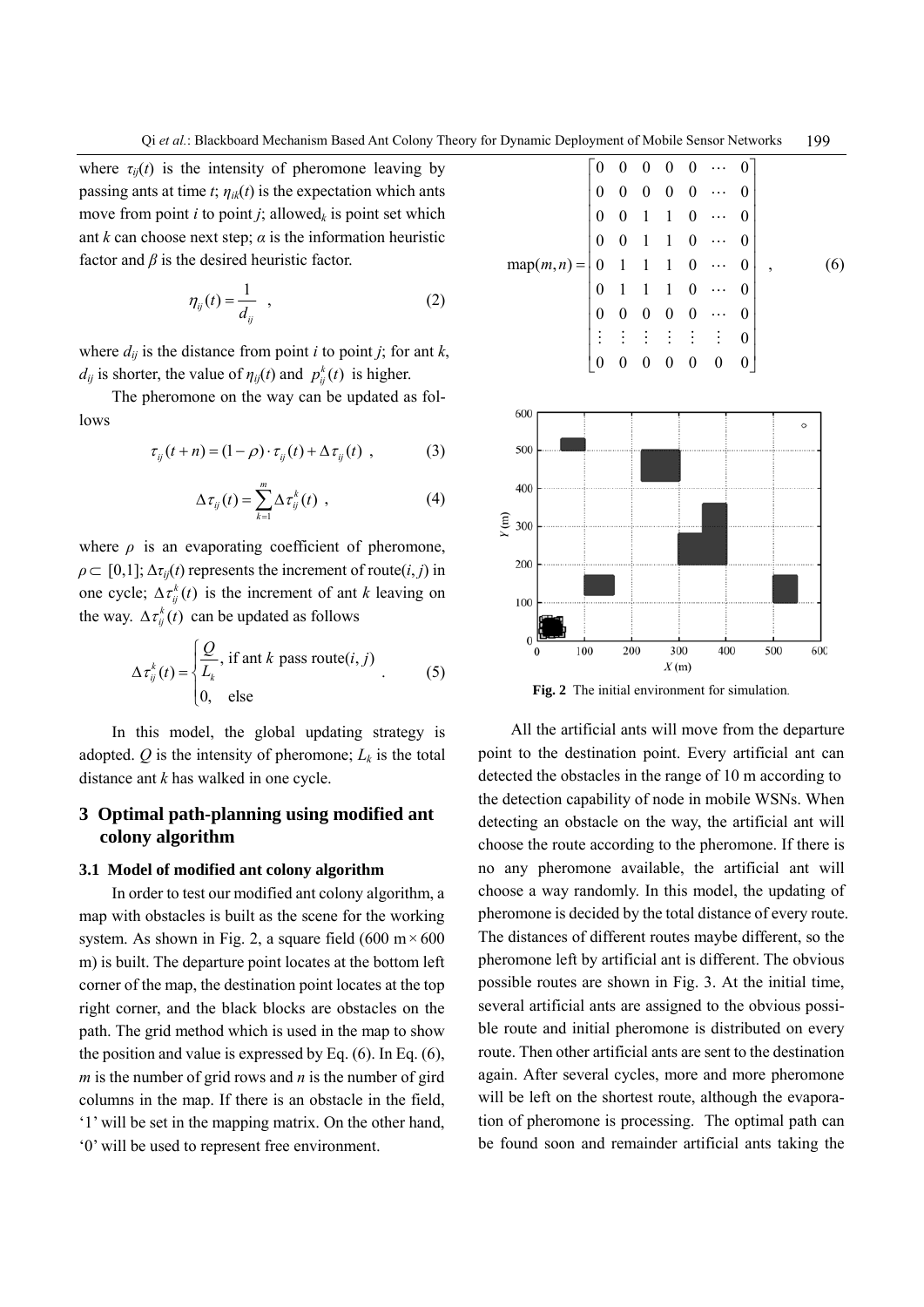large percent in the ant colony will move towards the destination along this optimal path. In order to apply the method into practice, the efficiency, brevity and economy of the algorithms must be considered. So some details in the basic ant colony algorithms are neglected in this modified model.

The classical ant colony algorithm needs pheromone to choose the optimal path, but the practical situation is often that there is no available pheromone. So a blackboard mechanism is introduced into the system for making pheromone and completing the algorithm. All the mobile nodes can communicate and exchange information each other on the virtual blackboard through wireless media.



**Fig. 3** All the obvious possible routes in an obstacle environment.

#### **3.2 Modified ant colony algorithm**

In the modification of ant colony algorithm, a taboo, which used in the basic ant colony algorithm, is abandoned. In order to cut down the calculating time and avoid getting local optimal result, the global strategy of updating pheromone is adopted. The transferring probability of each step of artificial ant is not calculated in the algorithm; only the selected probability of one complete path is taken into account.

The length of every path can be gotten as follows

$$
d_i(NC) = \sum_{i=1}^{m} \sqrt{(x_{i+1}^l - x_i^l)(x_{i+1}^l - x_i^l) + (y_{i+1}^l - y_i^l)(y_{i+1}^l - y_i^l)},
$$
\n(7)

where  $d_l(NC)$  is the length of path *l* at cycle time *NC*;  $(x_i^l, y_i^l)$  is the coordinate of point  $(i, j)$  on the path *l*.

The heuristic function, which shows the degree of heuristic information, is taken into consideration by the artificial ant in choosing the path. The function is

$$
\eta_l(NC) = \frac{1}{d_l(NC)} \tag{8}
$$

where the  $\eta_l(t)$  and  $d_l(NC)$  are inversely proportional. That is to say, the longer the path, the lower the probability to get chosen. The updating of pheromone left on the path by artificial ant is carried out after it has reached the destination point. The pheromone on the path is derived as follows

$$
\tau_i(NC+1) = (1-\rho) \cdot \tau_i(NC) + \Delta \tau_i(NC) , \qquad (9)
$$

where  $\rho$  is the evaporating factor of pheromone and  $1-\rho$ is the residual factor.  $\Delta \tau / N C$  is the increment of pheromone at cycle time *NC* on the path *l* and is decided as follows

$$
\Delta \tau_l(NC) = \begin{cases} \frac{Q}{L_l}, & \text{if path } l \text{ is chosen} \\ 0, & \text{else} \end{cases}
$$
 (10)

With the above factors, the probability for path *l* to be chosen by an artificial ant can be calculated as

$$
p_l(NC) = \frac{[\tau_l(NC)]^{\alpha} \cdot [\eta_l(tNC)]^{\beta}}{\sum_{s \text{ \text{croute set}}} [\tau_{ls}(NC)]^{\alpha} \cdot [\eta_{ls}(NC)]^{\beta}}, \quad (11)
$$

where  $p_l(NC)$  is the probability;  $\alpha$  and  $\beta$  is the heuristic factor of information and heuristic factor of expectation that artificial ant chooses the path *l*. In this model, every path can be selected at any cycle time, so  $p_l(NC)$  is not always equal to zero only when the pheromone is empty.

# **3.3 Modified ant colony algorithm used in the dynamic deployment**

How to find the optimal path is a key problem in the dynamic deployment of mobile WSNs. It is an important significance that for the prolonging life time of the whole system. We propose the modified ant colony algorithm aimed at mobile WSNs and consider the practicability into the algorithm. The main steps of this modified ant colony algorithm are explained below.

**Step 1**: To initialize the scene of background for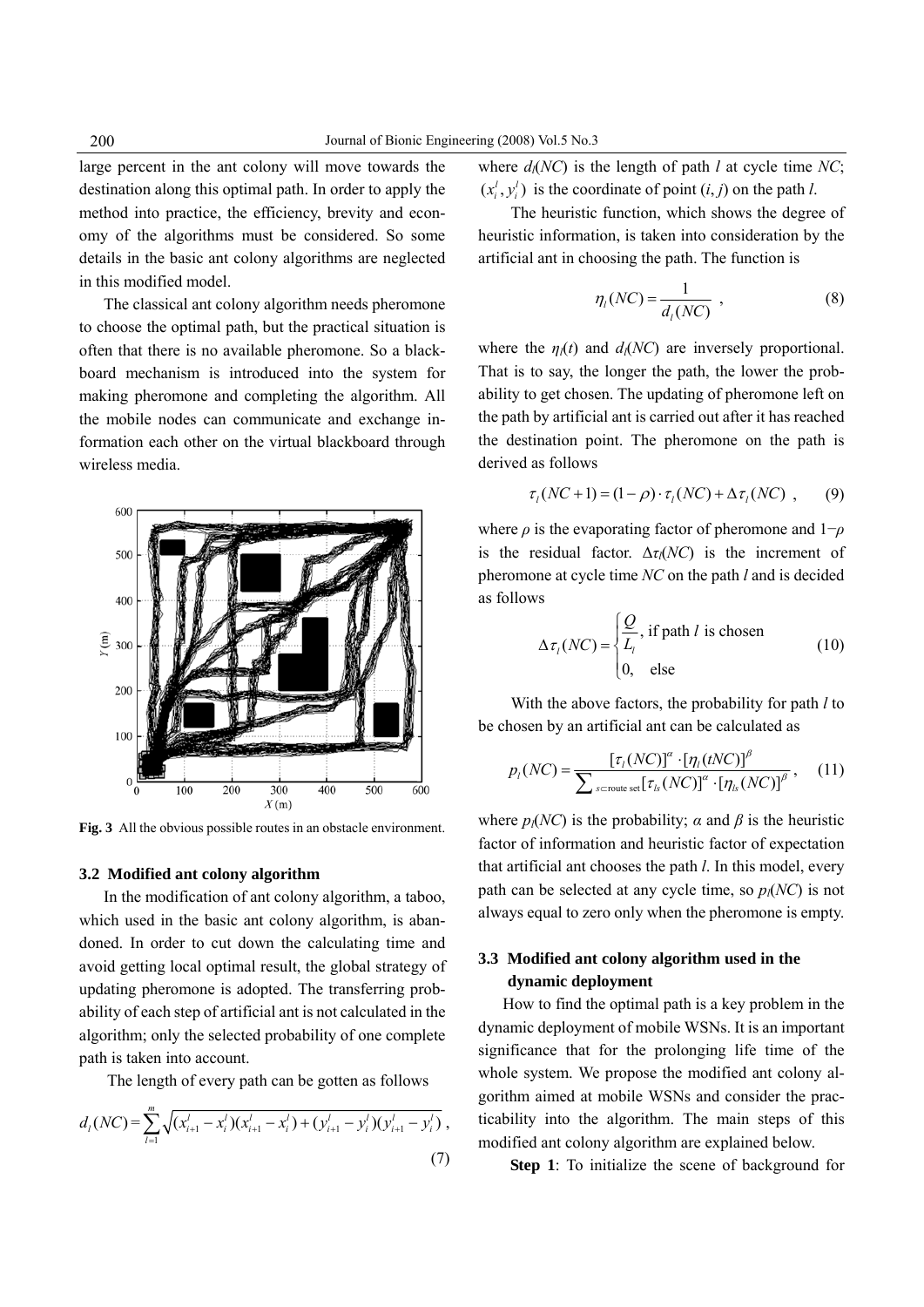artificial ant.

A map with obstacles is built as Fig. 2, in which some obvious routes are given out at initial time. The initial pheromone,  $\Delta \tau$ *l*(*NC*) = 0 and other parameters are initialized.

**Step 2**: To choose the route according to the pheromone.

According Eq. (11), every artificial ant chooses one route. If an obstacle is detected on the way, the ant will move randomly towards a free adjacent point. A route table is generated to memorize the path information.

**Step 3**: To update the pheromone on every path.

The pheromone on a path is changed according to Eq. (9). If the path is not been chosen, according to Eq. (10), the quantity of pheromone on the path will evaporate with time.

**Step 4**: To generate the moving path for artificial ant.

Eq. (11) shows how to use the heuristic distance information and pheromone to generate the feasible path. Then, go to **Step 2**.

**Step 5**: Output the optimal path.

When the termination condition of algorithm is fulfill, the modified ant colony algorithm will stop running and export the optimal path for the mobile node in sensor network. The information will be written on the virtual blackboard in the special memory space of mobile node and broadcasted by wireless media to other nodes in the WSNs. The blackboard is used to notify other residual nodes to get to the optimal path.

**Step 6**: Deploy the node of mobile WSNs.

According to **Step 5**, all the other nodes choose the optimal planning path to complete the deployment of mobile WSNs.

# **4 Results and discussion**

After the scene was built, a simulation with 600 m  $\times$  600 m field was carried out to test the performance of the modified ant colony algorithm. The number of artificial ants in the colony is 20;  $\rho = 0.7$ ;  $\alpha = 1$  and  $\beta = 5$ .

Fig. 4 shows the moving path with the cycle time is 1. All the artificial ants depart from the original point and move towards the destination point. With the cycle time growth, more and more artificial ants choose the shorter path, as show in Fig. 5 and Fig. 6.



**Fig. 4** The moving path at cycle time 1.



**Fig. 5** The accumulative trace of artificial ant at cycle time 10.



**Fig. 6** The accumulative trace of artificial ant at cycle time 30.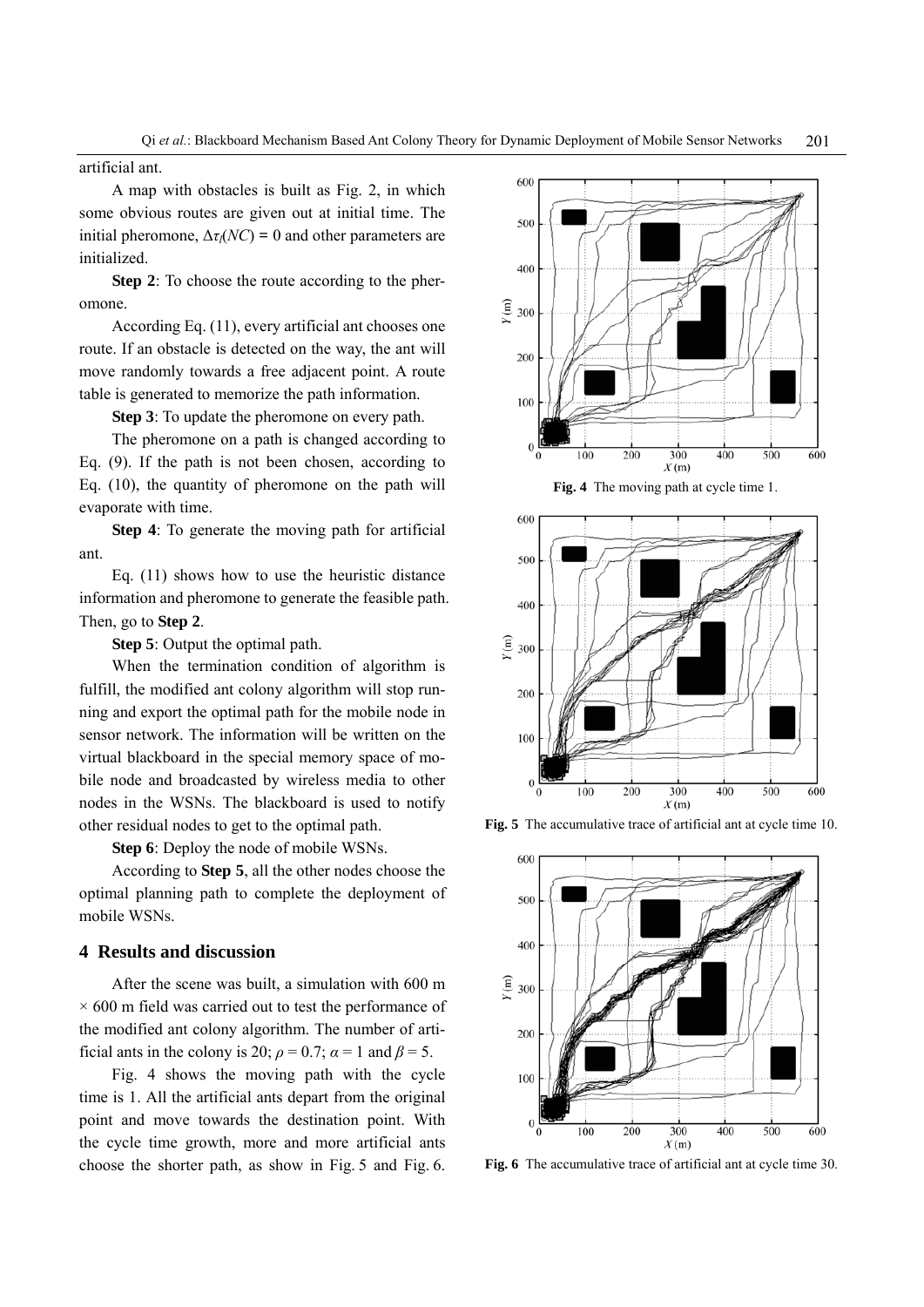As shown in Fig. 7, an optimal path between the original point and the destination point has been found with the cycle time of 50.



**Fig. 7** The output of optimal path at cycle time 50.

In this dynamic deployment model of mobile WSNs, every mobile node can be seen as an artificial ant, so the modified ant colony algorithm used to plan the optimal path is practicable. Compare with the basic ant colony algorithm and some other Ant Colony Optimizations, the convergence of the proposed algorithm is better<sup>[15]</sup>. In this algorithm, only about 30 steps are needed to get the optimal result, while for most other algorithms, more 100 steps are required to find the optimal result. Furthermore, the computational complexity is usually high in some deployment algorithms $^{[16]}$ , yet this modified algorithm is still low. These modified measures improve the performance of algorithm greatly.

Figs. 8 and 9 show the comparisons between the performance of the modified ant colony algorithms and random deployment method under the same conditions. In Fig. 8, the solid lines are the deployment time when adopting random deployment method in 30 cycles with random path. The line with stars represents the deployment time of the modified ant colony algorithm for optimal path. We can see that there is about 6 % to 25 % time saving with average of 15 % when the modified ant colony deployment is adopted. Furthermore, Fig. 9 shows that there is an average of 13 % power saving with maximal 25 % and minimal 4% saving under the same conditions. In Fig. 9, the solid lines are the powerconsumption when adopting random deployment method in 30 cycles with random path, and the line with stars is the power-consumption of the modified ant colony algorithms for optimal path.



**Fig. 8** Comparison of performance efficiency between the modified ant colony algorithms and random deployment.



**Fig. 9** Comparison of power-consumption between the modified ant colony algorithms and random deployment.

#### **5 Conclusions**

Mobile WSN, which generally includes many nodes, is similar to a complex biology-system. Researches on the deployment of mobile WSNs have been conducted, but the practicability aimed at WSNs was considered insufficiently<sup>[17]</sup>. In this paper, a novel bionic swarm intelligence algorithm, called ant colony algorithm based on a blackboard mechanism, is proposed to solve the autonomous and dynamic deployment of mobiles sensor networks effectively. Every mobile node in